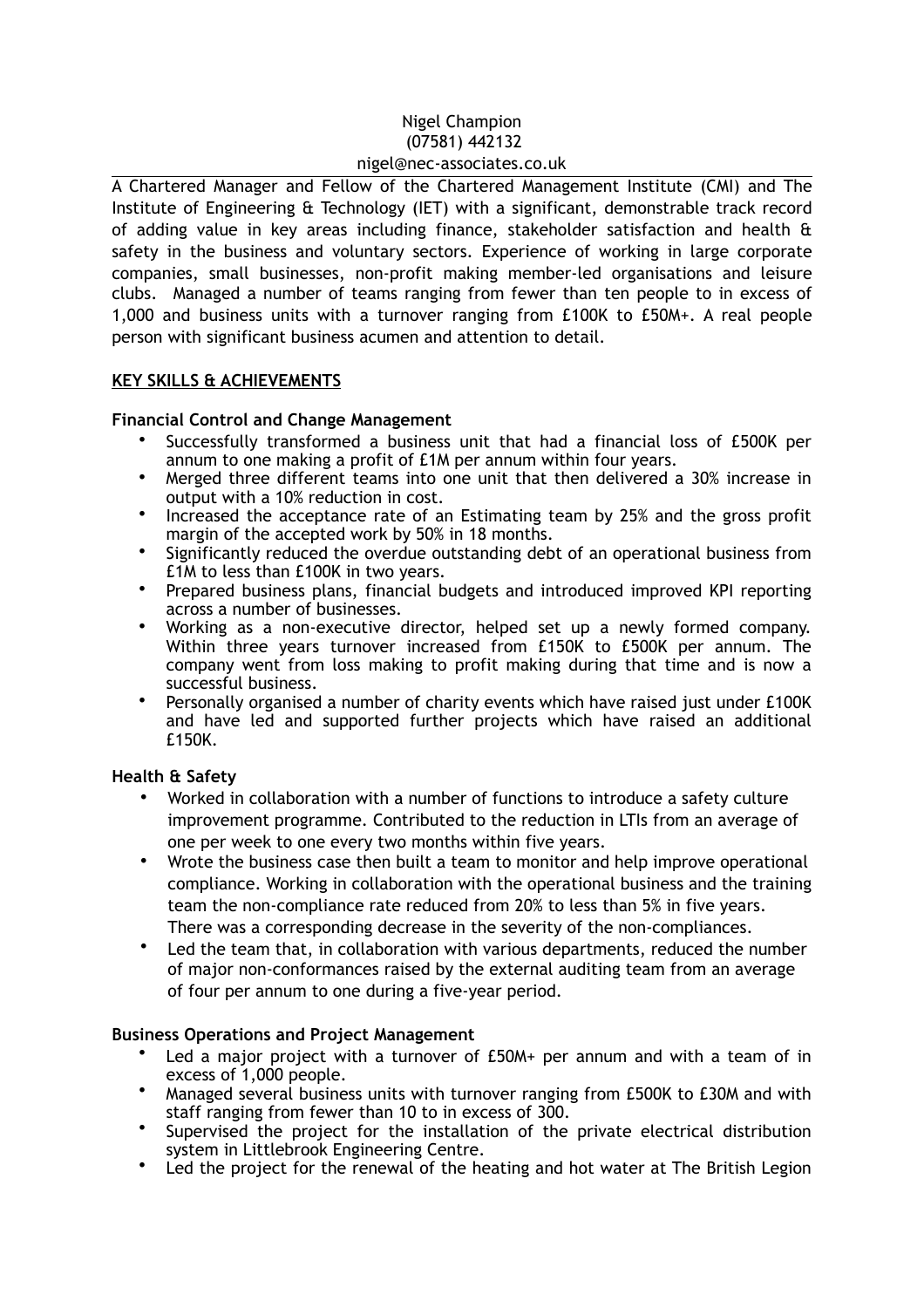Village.

- Managed a number of business units including sales, estimating, business development, key account management, project management and training.
- Led a team of project managers delivering £5M of projects per annum.
- Wrote the specification and then managed the project to build a new pavilion for my local club.

#### **Stakeholder Management**

- Led the team that achieved the highest satisfaction rate in the annual staff survey two years running.
- Implemented customer satisfaction monitoring. Within two years each of the three business units achieved an increase in their satisfaction rating ranging from 10% to 33%.
- Stabilised a major project which was experiencing a number of stakeholder satisfaction issues that were attracting widespread media interest. Implemented a number of initiatives to address the various issues.
- Established excellent working relationships with a number of key stakeholders including regulatory bodies, clients and suppliers.
- Demonstrable record of delivering improvement in output of staff both those within my teams and those who I have mentored.

## **CAREER HISTORY**

## **NEC Associates – Managing Director (2016 – present)**

Responsible for all aspects of the company, which provides management consultancy services to a wide variety of customers, predominantly in the utility sector.

#### **UK Power Networks (who bought the business from EDF Energy in 2010) – Head of Technical Assurance** (2008 - 2015)

Responsible for initially establishing a team to measure operational compliance of 2,500 internal staff and 3,000 contractor staff. Merged other teams into the business to form a complete technical assurance department, responsible for monitoring compliance with various standards including ISO 9001, 14001, 18001 and 55001.

**EDF Energy – Head of Major Project** (2006-2007) Led a major project delivering stations upgrades for LUL. Responsible for all aspects including finance, stakeholder satisfaction and health & safety.

## **Seeboard Contracting Services – General Manager LV Division** (2000 -2005)

Managed the LV Division covering London and the south east. Full P&L responsibility for a team of 300 people turning over circa £30M. Implemented a complete change programme to transform a loss making business into a profitable one.

## **Aerospace Controls Technology Ltd – Non-executive Director** (2010 –

2012) Joined a newly formed company to assist with the setting up of the company.

## **PROFESSIONAL DEVELOPMENT**

Senior Manager Programme Registered as an Incorporated Engineer with the Engineering Council Fellow of the IET. Chartered Manager and Chartered Fellow of the Chartered Management Institute